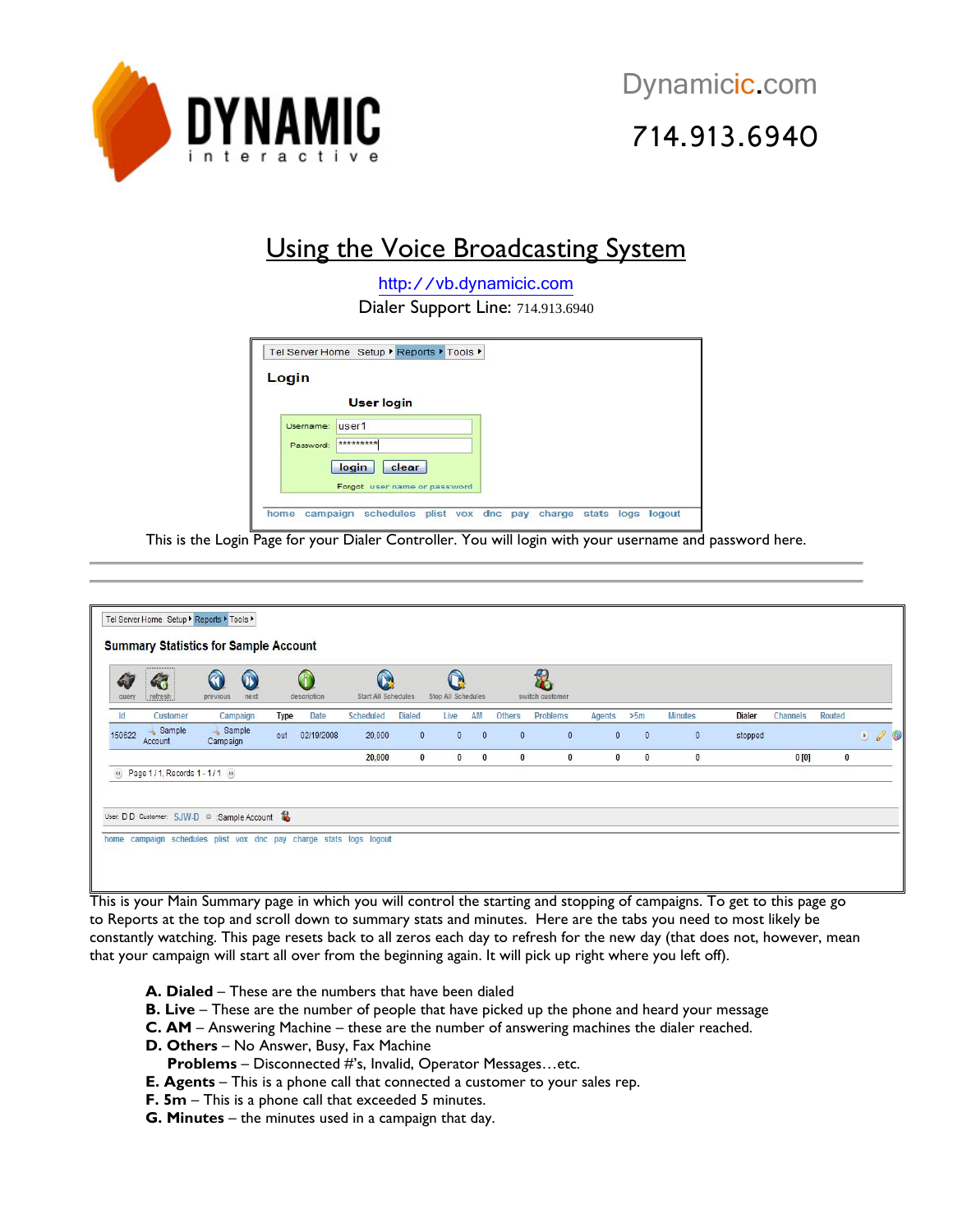

Dynamicic.com 714.913.6940

#### **Starting and Stopping Campaigns**

To start a campaign, simply press the play button that is located to the very far right of the screen before the yellow pencil. Press the button once to start. To stop campaigns, press that same button again. Give it about 1 to 3 minutes to slow the campaigns down and come to a complete stop (even after pressing stop you may still get a few calls so wait those extra few minutes).

This is your campaign control screen which lets you control the speed, phone lists, and times of your campaign.

| Tel Server Home Setup ▶ Reports ▶ Tools ▶        |                                                                                            |                |                                                 |                  |       |                     |   |
|--------------------------------------------------|--------------------------------------------------------------------------------------------|----------------|-------------------------------------------------|------------------|-------|---------------------|---|
| <b>Schedule Entry</b>                            |                                                                                            |                |                                                 |                  |       |                     |   |
| $\mathbf{z}_8$<br>$\bullet$<br>lookup<br>refresh | $\bigodot$<br>G<br>$\mathbf{H}$<br>l d<br>previous 1/1 next<br>attach phone list<br>single | 6<br>upload    | $\odot$<br>stats<br>copy                        |                  |       |                     |   |
|                                                  | Schedule                                                                                   |                | <b>Attached Phone Lists</b>                     |                  |       |                     |   |
| Schedule Id: 670512                              |                                                                                            | <b>c</b>       | Name                                            | <b>Time Zone</b> | Type  | <b>Entries Left</b> |   |
|                                                  | Customer: Sample Account                                                                   |                | 959813 dynamic interactive phone list 1.bt MDT  |                  | Ready | $\mathbf{1}$        | ü |
|                                                  | Campaign: Dynamic Interactive Press 1 & VM                                                 |                | 959812 dynamic interactive phone list 1.txt PDT |                  | Ready | 5                   | ü |
|                                                  | Date: 02/06/2009                                                                           |                |                                                 |                  |       | 6                   |   |
|                                                  | Mountain Central<br>Pacific<br>Eastern                                                     |                | <b>Dialer View</b>                              |                  |       |                     |   |
| Start Time (Pacific, 24hr): 09:00 PST            | 09:00am 10:00am 11:00am 12:00pm                                                            |                | Dialer: stopped                                 |                  |       |                     |   |
| End Time (Pacific, 24hr): 21:00 PST              | 09:00pm 10:00pm 11:00pm 00:00am                                                            |                | Channels:                                       |                  |       |                     |   |
|                                                  | Priority: $5$ normal $\vee$                                                                | Connected:     |                                                 |                  |       |                     |   |
|                                                  | Dial Rate Type:   Max Channels per Agent                                                   | Est. End Time: | Routed:                                         |                  |       |                     |   |
| Dial Rate Amount: 25                             |                                                                                            | Information:   |                                                 |                  |       |                     |   |
|                                                  |                                                                                            |                | Warning:<br>Error:                              |                  |       |                     |   |
| Agents:  1                                       |                                                                                            |                | Throttle:                                       |                  |       |                     |   |
| Phone# Entries: 100.000                          |                                                                                            |                | abort<br>start                                  |                  |       |                     |   |
|                                                  | $\checkmark$<br>Redial: redial once                                                        |                |                                                 |                  |       |                     |   |
|                                                  | Redial Delay: 30 minutes                                                                   |                |                                                 |                  |       |                     |   |
|                                                  | Redial Filter: 2 Busy 2 No Answer 2 Problems                                               |                |                                                 |                  |       |                     |   |
|                                                  | Answering Machine                                                                          |                |                                                 |                  |       |                     |   |
| Repeat: V                                        |                                                                                            |                |                                                 |                  |       |                     |   |
|                                                  | ☑ Monday ☑ Tuesday ☑ Wednesday                                                             |                |                                                 |                  |       |                     |   |
|                                                  | ☑ Thursday ☑ Friday ☑ Saturday □ Sunday                                                    |                |                                                 |                  |       |                     |   |
|                                                  | Recalculate Phone# Entries                                                                 |                |                                                 |                  |       |                     |   |
| Active: $\Box$                                   |                                                                                            |                |                                                 |                  |       |                     |   |
| Description:                                     |                                                                                            |                |                                                 |                  |       |                     |   |
|                                                  |                                                                                            |                |                                                 |                  |       |                     |   |
|                                                  | delete<br>save<br>revert                                                                   |                |                                                 |                  |       |                     |   |

home campaign schedules plist vox dnc pay charge stats logs logout

Site: NS, Version: 1.0.18 (d1.2.053)

#### Schedule Settings

To get to this page, click on the yellow pencil. This page shows how your campaign is set up to run.

Take a look at the green schedule box (left). In this example you see the Customer name as Sample Account and the name of this particular campaign is Dynamic Interactive Press1 & VM. This shows the **date** and the start and stop hours of the campaign. To Manually start and stop your campaign, set the times from 09:00 am to 21:00 pm in your time zone and uncheck the active box at the bottom. The dialer is set in Pacific Standard Time and military time; you will need to adjust to your time zone. Look to the right of the start and end time, it will show you what time it is set to in your time zone. To have to dialer start automatically, enter the times you want it to start and stop, keeping the active box checked. The **Priority** remains as is, 5 Normal. **Dial Rate Type** depends on the type of campaign you are running. If it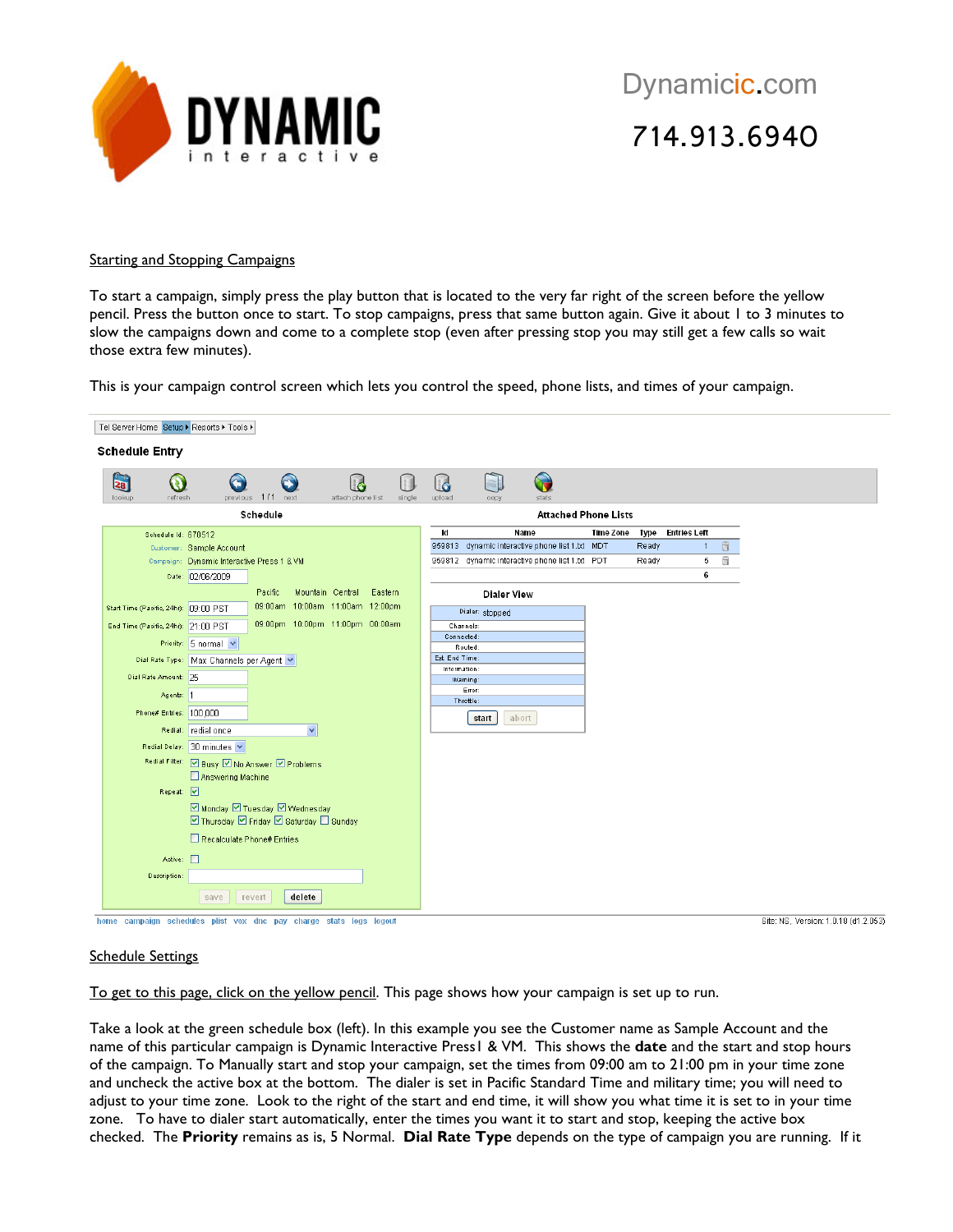

is a Press 1 campaign you will want to choose Max Channels per Agent and then choose **Dial Rate Amount** and how many **Agents** you have answering the phones. If you are simply leaving a message for live people and or answering machines you will want the **Dial Rate Type** to be just Max Channels, then choose the **Dial Rate Amount** and ) **Agents**. Below that you have options to redial. You can choose to **Redial** once or twice. The **Redial Delay** is how quickly the dialer calls back the people you choose to redial. The **Redial Filter** is where you can choose who the dialer redials if you do not reach them the first time.

Now let's examine the **Attached Phone Lists**. As you run your campaign you can come back to this page and see how many entries are left at any time. To upload a phone list, first make sure your list is in a **txt** file, saving it in notepad works well. Click on the icon labeled **upload.** Then browse for you file and click upload. From here you will need to click to icon labeled **Attach Phone List**. You will see a smaller green box appear**, available lists,** choose the list(s) you want to and click add.

If you look at the last box **Dialer View**, you can see the start and stop button as well. You can start and stop campaigns from here too.

\*Reminder: if you make any changes to the inserts you must SAVE your work, which is located at the bottom of the green schedule box.

\*To go back to your Main Summary Page, look to the very top of the screen where the grey bar menu is located. Scroll over REPORTS and select SUMMARY STATS AND MINUTES.

### **How to Check your Account Balance**

| query             | refresh                           | previous        | next                               | customer setup |  |
|-------------------|-----------------------------------|-----------------|------------------------------------|----------------|--|
|                   | <b>Account Summary</b>            |                 | <b>Balance History</b>             |                |  |
|                   | Account Balance: \$3.50           |                 | Timestamp: 02/17/2008 23:00:43 PST |                |  |
|                   | Prepaid Minutes: 140              |                 | Balance: \$0.00                    |                |  |
|                   | Credit Terms: prepaid             |                 |                                    |                |  |
|                   |                                   | <b>Payments</b> |                                    |                |  |
| <b>Enter Date</b> | Date                              | User            | Description                        | Amount         |  |
| 02/21/2008        | 02/21/2008 385:DD                 |                 |                                    | 5.00           |  |
|                   | (4) Page 1/1, Records 1 - 1/1 (9) |                 |                                    |                |  |

Look at the grey menu bar at the top. Scroll over **SETUP.** Select **PAYMENTS**. This page shows your account summary and balance history. Your current account balance is shown in green in the account summary box.

#### **Making a payment**